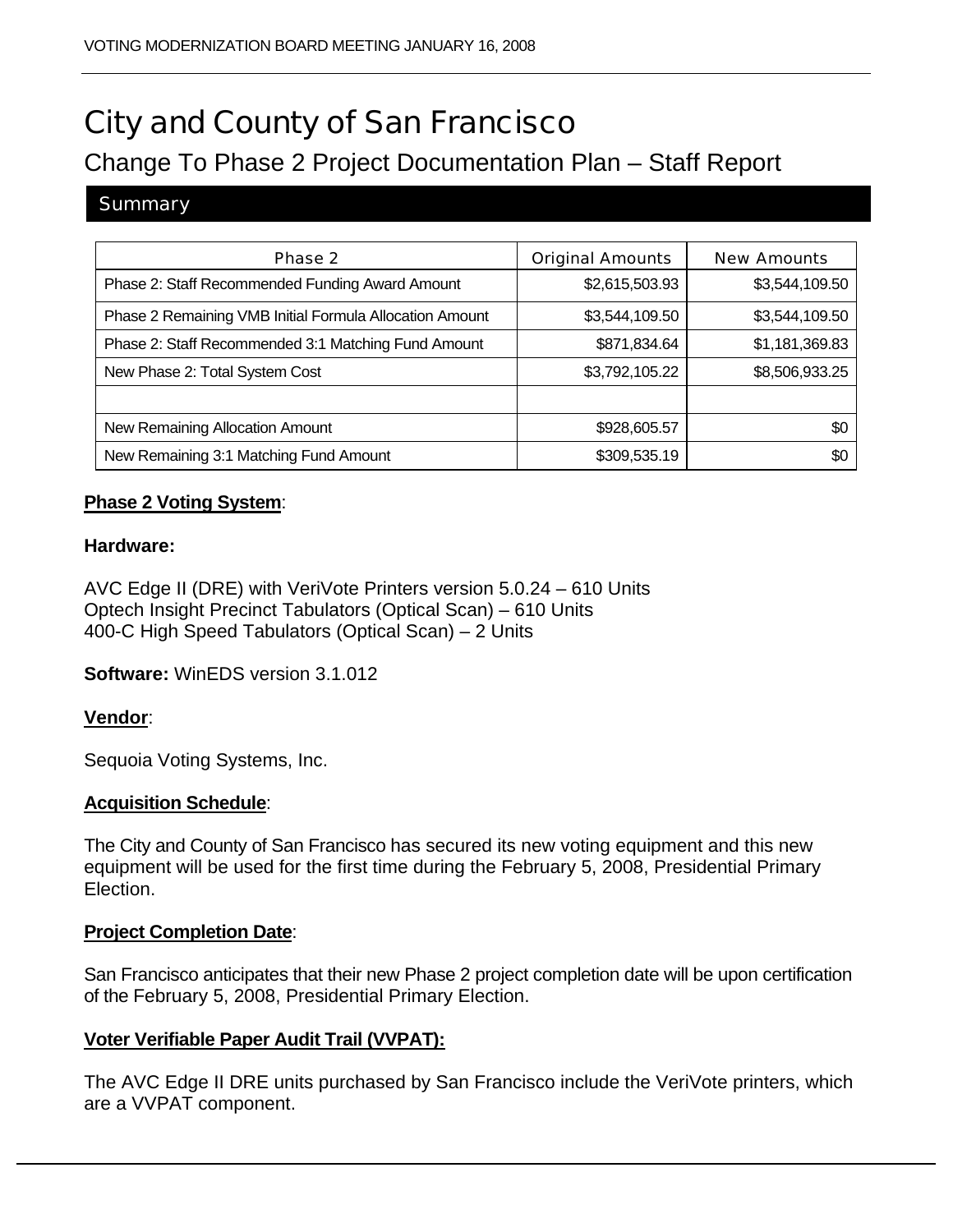City and County of San Francisco

Change To Phase 2 Project Documentation Plan – Staff Report

# **Staff Report**:

San Francisco's new Phase 2 Project Documentation Plan meets the requirements for completeness. The Sequoia AVC Edge II DRE units, Optech Insight units, and the 400-C High Speed optical scan units are certified for use in California.

At the March 19, 2003, meeting of the Voting Modernization Board, the Board approved San Francisco's Phase 1 Project Documentation Plan and awarded funding for the reimbursement of the county's purchase of the 682 ES&S Optech III-P Eagle precinct based optical scan units and 2 Optech IV-C central count optical scan ballot tabulators. San Francisco received a total of \$2,198,230.32 for the reimbursement of this precinct based voting system and is not eligible for reimbursement for the costs associated with the purchase of another precinct-based system.

At the May 25, 2006, meeting of the Voting Modernization Board, the Board approved San Francisco's Phase 2 Project Documentation Plan to purchase voting equipment to meet the Help America Vote Act (HAVA) accessibility requirements. San Francisco was awarded funding for the purchase of 565 ES&S AutoMARK Voter Assist Terminals but did not seek reimbursement for this equipment from the VMB. The AutoMARK units were used by San Francisco to meet the state and federal accessibility requirements during the 2006 election cycle. However, the certification status of the ES&S voting systems was called into question when ES&S chose to exclude its voting systems from the Secretary of State's top-to-bottom review of the voting machines certified for use in California. San Francisco now views the purchase of the AutoMARK units as a temporary solution to meet the HAVA requirement that each polling place have at least one accessible voting unit.

San Francisco is changing its Phase 2 plan to now implement a Sequoia voting system that is certified for use in California and meets the present day testing standards. The Sequoia voting system underwent the Secretary of State's top-to-bottom review and the Rank Choice Voting (RCV) software component, mandated by the City and County of San Francisco's charter, has been filed with the federal testing authority for review. San Francisco will place one AVC Edge II DRE and one Optech Insight optical scan unit in every polling place. San Francisco believes that upgrading to this new voting system equipment and software will allow them more efficient and effective methods of processing their ballots, and allay the uncertainty of the certification status of their voting system.

San Francisco plans to conduct a voter education and outreach program for voters in their county on how to use the new voting equipment. The county has developed several methods to evaluate the effectiveness and overall impact of the new system.

San Francisco will only receive VMB payments once it has submitted detailed invoices for the certified voting equipment and software. Please note that the staff-proposed funding award is based upon allowable reimbursement under Proposition 41 for voting equipment hardware and software only. The charges associated with the purchase of the precinct based optical scan units, installation and training, outreach materials, and all warehouse line items listed in the San Francisco contract with Sequoia would not be covered as reimbursable claims under Proposition 41.